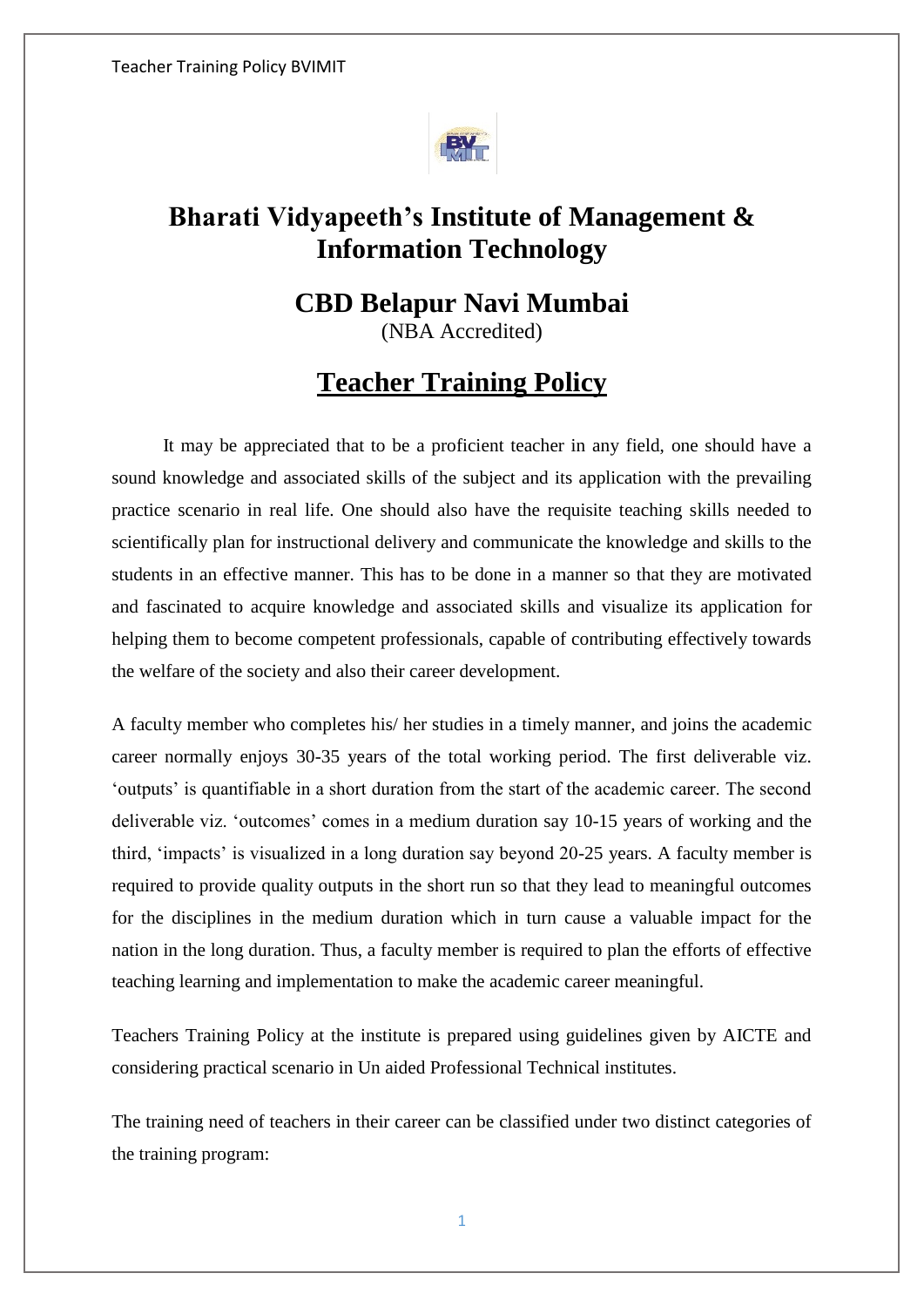Teacher Training Policy BVIMIT

- 1. Faculty Induction Program to be provided just after joining the institute.
- 2. In-service training program for specific requirements at various levels of the career.

#### **Objectives**

- 1. To identify the training needs at different levels of career and for different categories of teachers, considering the expectations from a good teacher and technical educations scenario.
- 2. To prescribe the structure and contents of the training program at different levels
- 3. To monitor, facilitate and successively imp industry, institutions, government agencies and NGOs. To improve the quality of training through suitable resource persons and resource material.
- 4. Continuous updating of technical subject expertise by successful completion of at least one subject course offered through technology-based means every year.
- 5. To know latest trends in technology through Industry Institute Interaction.
- 6. To develop healthy, technology oriented academic and research culture in the institute which will be eventually percolated upto students.

### **Faculty Induction Program**

- Faculty induction programme (FIP) has to be implemented just after recruitment of fresh teachers.
- The faculty has to keep well-informed with the latest curriculum in his subject.
- New faculty members are trained to develop the art of preparing a systematic lesson plan and effective classroom interaction developing competence in communication skill in various models relevant to technical problems.
- Training in human values through an appropriate process of self-exploration happens to be, by far, the most important component of the training of teachers. They must also be able to visualize the interrelationship and interaction between science, technology, environment, social and ethical values
- A teacher also has to learn the skill of continuous knowledge updating and lifelong learning.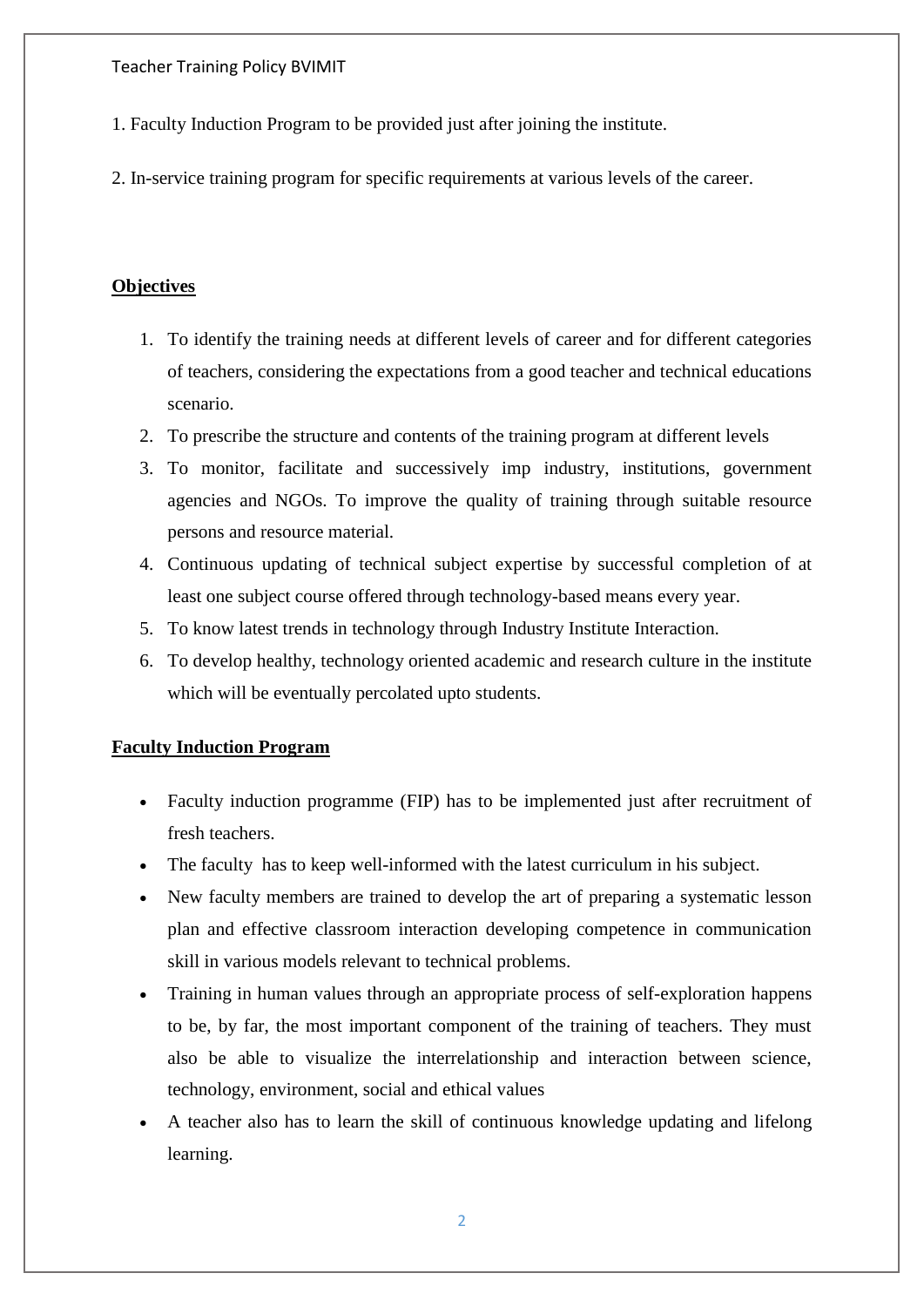- Apply the concepts, principles, and process of instructions and learning to ensure effective implementation of the curriculum.
- Demonstrate ethical and responsible, professional behaviour in the performance of his duties and rules.
- At successive stages of teaching career, training inputs about curricular development, infrastructure development, Institutional development, disciplinary and other important aspects of educational administration and policy formulation etc., will also be needed.
- The points explained above required the development of a comprehensive training policy for young inductee teachers at different stages of their carrier as well as meeting different needs.
- To monitor, facilitate and successfully improve the quality of training by proposing to develop suitable resource person's resource material and carrying out action research.
- Continuous updating of technical subject expertise by making mandatory, the successful completion of at least one subject course offer through technology based means every year from anywhere in the world.
- Basic understanding of the teaching learning process, a systematic lesson plan and effective classroom interaction.
- Guided exposure to good teaching practice and lab development.
- Teaching in miscellaneous expects other than teaching such as administrative procedure, financial procedure and legal implication etc.,
- A fresher is required to attend two seminar / workshop / conferences in an academic year.

## **In-Service Training Needs At Various Levels**

- Refresher modules, for knowledge updating newer developments and thrust areas in concerned field.
- Training on curricular development, research material development and good practices in teaching and research.
- Planning for departmental growth, motivation and efficiency.
- Inviting eminent personalities who have achieved some feat in science and technology to take some seminar for our students.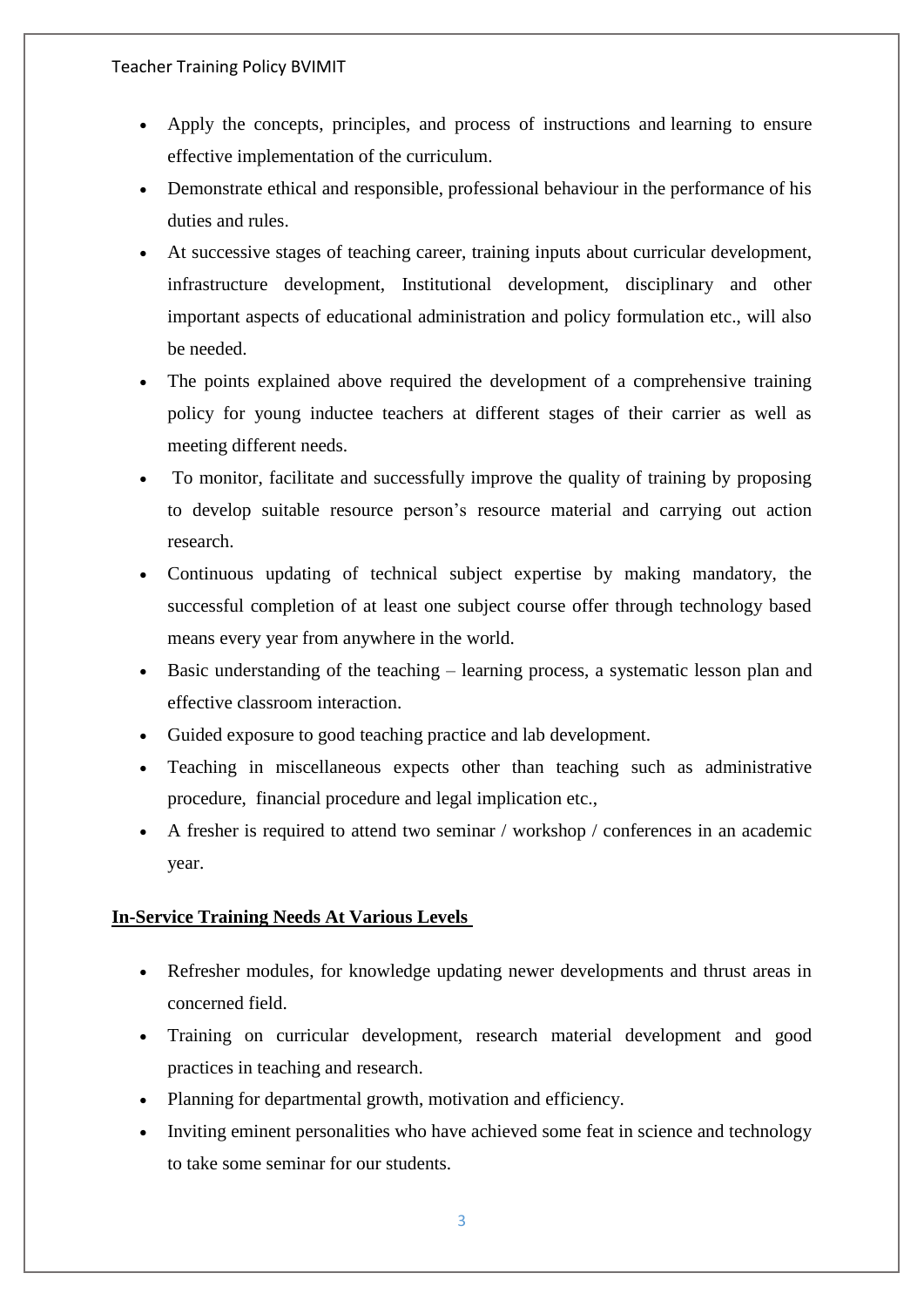- Participation in the seminar will help them to interact with present and ongoing advancements in the technical field.
- They should attend 4 seminar / workshop / conferences in a academic year
- Training courses in Institutional Management and promotion of Entrepreneurship development
- Training in leadership; preparing vision, mission and strategy by involving all stakeholders.
- Training on collaborative research with industry, institutions, government agencies and NGOs.
- Planning for departmental growth, motivation and efficiency.
- Removal of obsolescence and planning for continuous growth of the departments and the institution.
- Effective interaction with monitoring and collaborating agencies
- Facilitating a value-based ethical environment in the institutional handling disciplinary issues.
- Liaison with governmental monitoring/ regulatory bodies.

### **Expected Outcome from The Proposed Training Program**

• It is strongly believed and expected that the Comprehensive Training Program as envisaged in this policy document if properly implemented, will go a long way in improving the quality of technical education in the country.

• The institutional environment, discipline and motivation of students/ teachers will also boost up, thus improving the quality of teaching-learning processes.

• The grooming in professional skills, values and attitudes will have a profound impact on shaping up the young minds and transforming them into socially responsible technical professionals.

• Organization of continuous in-service training programs will help the teachers to keep themselves abreast with the latest developments and also correlate their teaching to the prevailing practice and indigenous development as per the needs of the country.